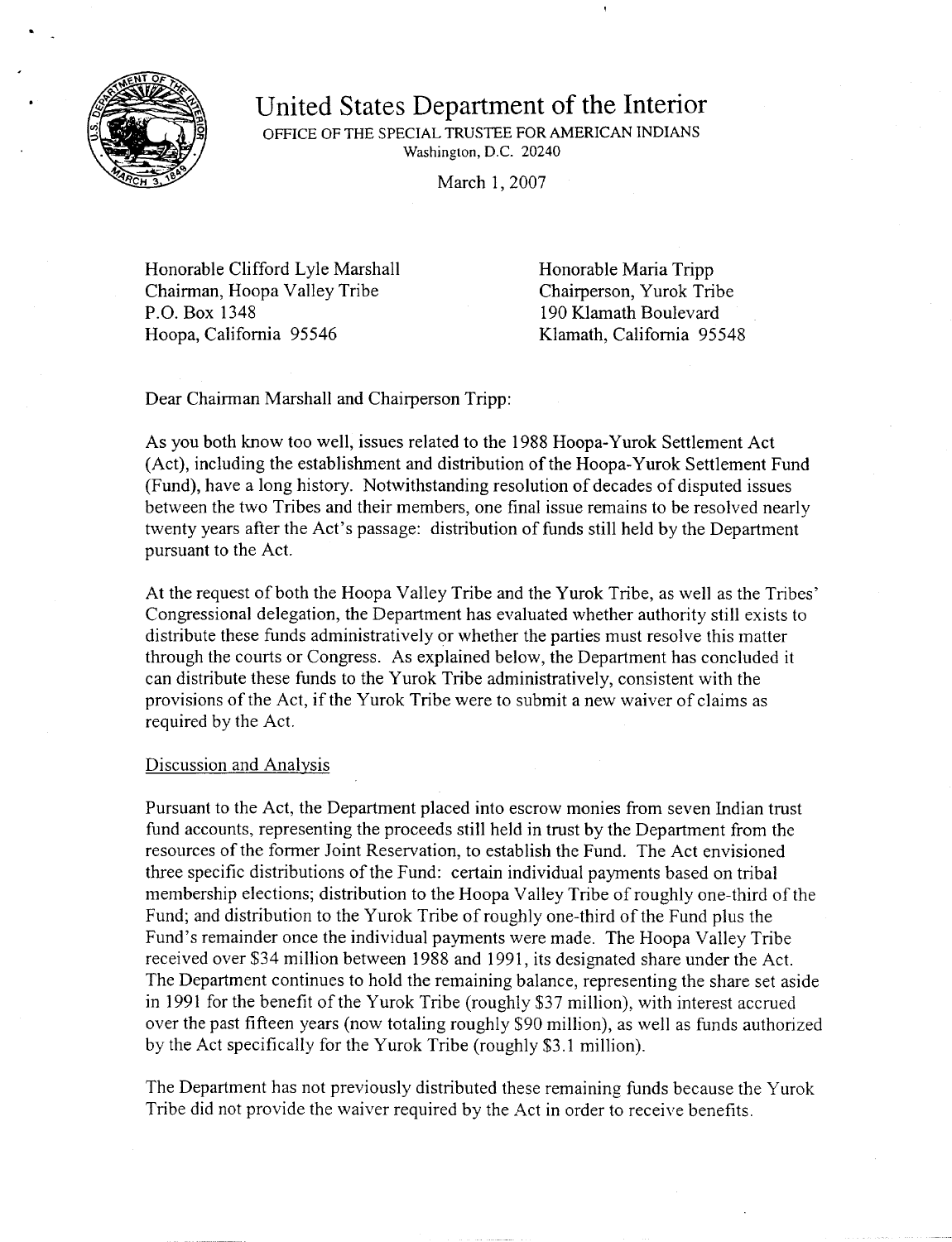'Although purporting to waive claims, the Department interpreted the 1993 Yurok Resolution to preserve the Tribe's claims and thus failed to satisfy the Act's waiver requirement. The Yurok Tribe brought a takings claim, which led to the decision rendered in Karuk Tribe v. United States, 41 Fed. Cl. 468 (1998), aff'd, 209 F.3d 1366 (Fed. Cir. 2000), cert. denied, 532 U.S. 941 (2001).

,

Conclusion of this litigation triggered the Secretary's obligation under the Act to issue a Report to Congress. The Secretary, through the Bureau of Indian Affairs, submitted the Report in March 2002, and the Senate Indian Affairs Committee held a hearing in August 2002, in which the Department and both Tribes participated.

The Department stated then that, because the Yurok Tribe litigated its takings claims rather than waiving them, the Yurok did not meet the Act's condition precedent for the Yurok to receive its share of the Fund or other benefits. The Department stated also the Hoopa Valley Tribe had already received its benefits under the Act and was not entitled to further distributions. Based on those factors, the Department recommended, inter alia, that it would be inappropriate to make any general distribution without further instruction from Congress and that Congress should consider the need for additional legislation to address any issue regarding entitlement and to fulfill the Act's intent. Congress has not acted on the Department's recommendations to date.

The Yurok Tribe proposes now to provide the Department with a new, unconditional waiver of claims, a concept not proposed at the time of the 2002 hearing. The Hoopa Valley Tribe argues, in essence, that the Act's authority no longer remains viable and that the fully-Jitigated takings claim precludes the Yurok Tribe from providing a new waiver. After careful review of all the issues, the Department concludes that the Yurok Tribe can tender a new, unconditional waiver and that the Act provides authority to the Department to act administratively to distribute the remaining funds to the Yurok Tribe upon receipt of such a waiver if it otherwise comports with the waiver requirements under the Act.

Neither the Act nor its legislative history specifies whether proceeding under one provision would preclude the Yurok Tribe from proceeding under the other, i.e., whether bringing a takings claim and providing a waiver, actions both authorized under the Act, were mutually exclusive. For a number of reasons, we conclude that the takings litigation in Karuk Tribe did not result in the Yurok Tribe's forfeiting the benefits established in the Act. For example, the Act does not specify a time limitation, like the limited period to bring a constitutional challenge, on the ability to provide a waiver. Moreover, the Act's Yurok waiver provision is not limited solely to the constitutionally-based property claims authorized by the Act and litigated by the Yurok Tribe. The Act did not provide any contingent distribution arrangements if the Yurok Tribe chose to assert a takings claim. Fundamentally, nothing in the Act states that the Yurok Tribe's choosing to litigate its takings claim would cause the Tribe to forfeit the benefits under the Act.

Because Congress acted as a trustee in passing the Act and because the Hoopa Valley Tribe received already all of its benefits established by the Act, including its designated

- 2 -